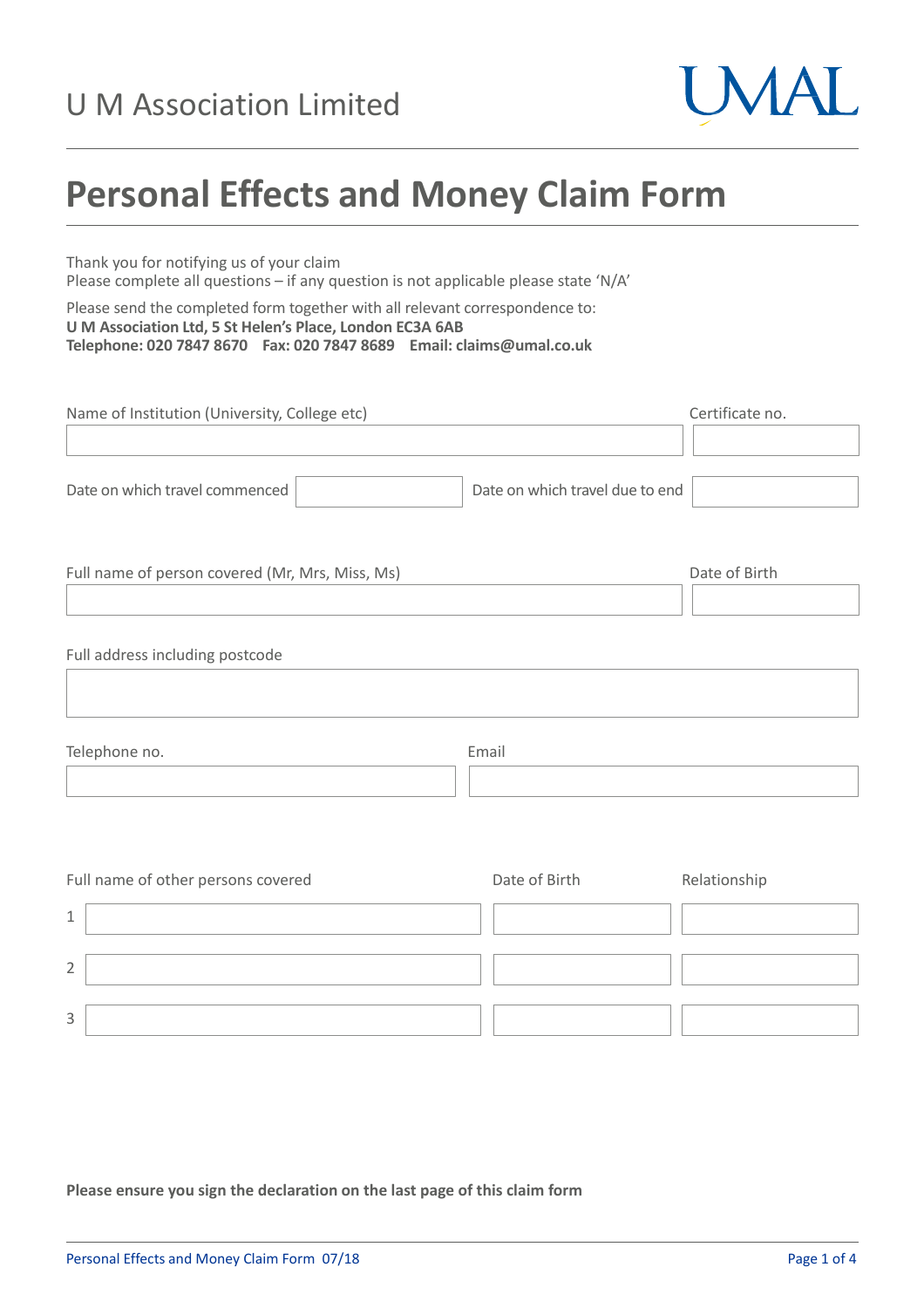| <b>Travel Details</b>                                                                                                                                                       |  |  |  |  |
|-----------------------------------------------------------------------------------------------------------------------------------------------------------------------------|--|--|--|--|
| Type of travel: Business<br>Holiday<br>Placement<br>Internship                                                                                                              |  |  |  |  |
| Please give date of loss/damage/theft                                                                                                                                       |  |  |  |  |
| In which country did the loss/damage/theft occur                                                                                                                            |  |  |  |  |
| Please give full details of how the loss/damage/theft occurred (specify location and whether from a building or vehicle)                                                    |  |  |  |  |
| To whom was the loss/damage/theft reported? (Please see notes below and provide a copy of this report.)                                                                     |  |  |  |  |
| On which date was the loss/damage/theft reported?                                                                                                                           |  |  |  |  |
| If article(s) lost/stolen:<br>What steps were taken regarding recovery of the article(s)?<br>Please provide any written evidence                                            |  |  |  |  |
|                                                                                                                                                                             |  |  |  |  |
| If article(s) damaged:<br>Please supply estimates for cost of repairs or a letter from reputable dealer confirming irreparably damaged.<br>Please supply original receipts. |  |  |  |  |
| Is any property lost/damaged/stolen, insured by any other company?<br><b>YES</b><br>ΝO<br>If 'YES', please supply name, address, telephone number and policy number         |  |  |  |  |
| Has the person covered had any previous claims on this type of insurance?<br><b>YES</b><br>N <sub>O</sub><br>If 'YES', please give full details with relevant dates         |  |  |  |  |

### **Notes**

All losses must be reported to the local police within 24 hours and report obtained. This should be forwarded to UMAL.

All losses or damaged property which occurred whilst in custody of airline must be reported to the airline and Property Irregularity Report obtained. This should be forwarded to UMAL together with the ticket stubs.

**Please ensure the 'Particulars of Claim' section on page 3 is fully completed**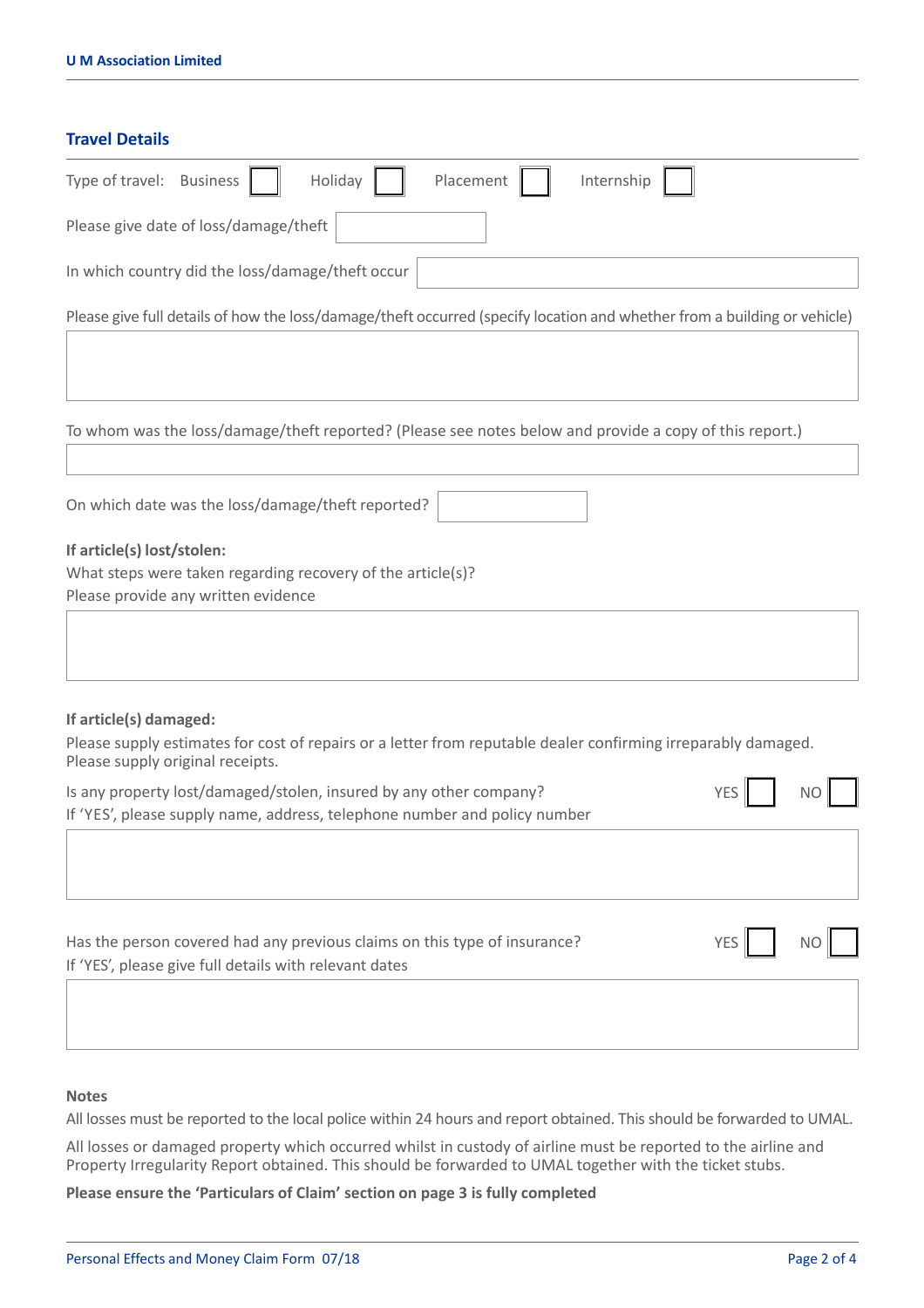#### **Particulars of Claim**

| Full description of each<br>item of property/money | State to whom<br>property<br>belonged | Date of<br>purchase | Original<br>purchase<br>cost | Amount<br>deducted for<br>depreciation/<br>wear & tear | Amount<br>claimed | Original<br>purchase<br>receipts<br>enclosed |
|----------------------------------------------------|---------------------------------------|---------------------|------------------------------|--------------------------------------------------------|-------------------|----------------------------------------------|
|                                                    |                                       |                     |                              |                                                        |                   |                                              |
|                                                    |                                       |                     |                              |                                                        |                   |                                              |
|                                                    |                                       |                     |                              |                                                        |                   |                                              |
|                                                    |                                       |                     |                              |                                                        |                   |                                              |
|                                                    |                                       |                     |                              |                                                        |                   |                                              |
|                                                    |                                       |                     |                              |                                                        |                   |                                              |
|                                                    |                                       |                     |                              |                                                        |                   |                                              |
|                                                    |                                       |                     |                              |                                                        |                   |                                              |
|                                                    |                                       |                     |                              |                                                        |                   |                                              |
|                                                    |                                       |                     |                              |                                                        |                   |                                              |
|                                                    |                                       |                     |                              |                                                        |                   |                                              |
|                                                    |                                       |                     |                              |                                                        |                   |                                              |

 **Total sum claimed** 

## **Please ensure you provide original receipts for ALL items**